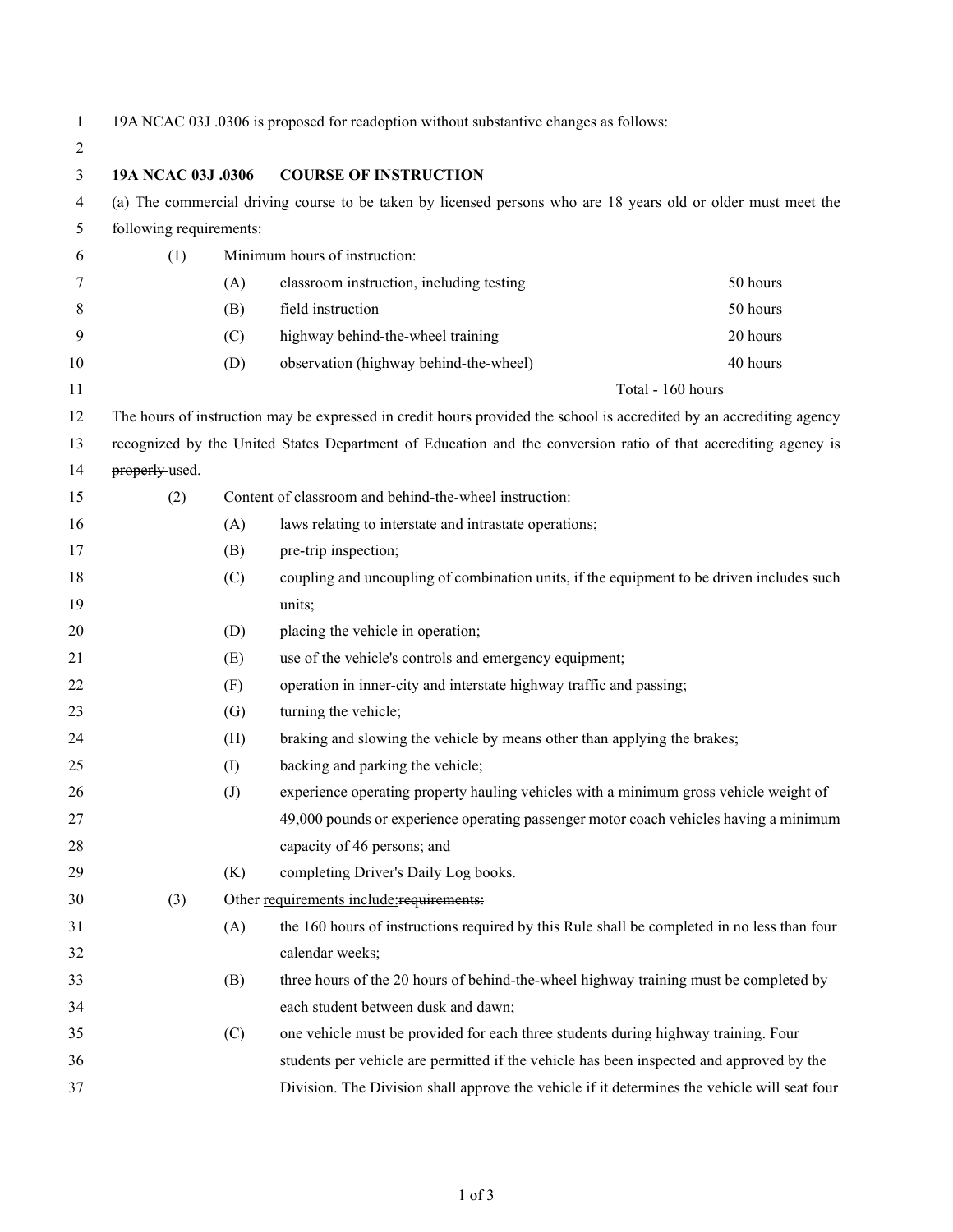| 1                |                                                                                                                           |     | people. No more than four students per vehicle and no more than four vehicles per           |                  |  |  |
|------------------|---------------------------------------------------------------------------------------------------------------------------|-----|---------------------------------------------------------------------------------------------|------------------|--|--|
| 2                |                                                                                                                           |     | instructor shall be allowed for field training; and                                         |                  |  |  |
| 3                |                                                                                                                           | (D) | a Driver's Daily Log must be kept for each student to reflect the 160 hours of instruction. |                  |  |  |
| 4                | (b) Credit for Prior Instruction. Credit for prior instruction or training given by another agency or school may be       |     |                                                                                             |                  |  |  |
| 5                | granted. Such credit may be granted by the school to which the candidate is applying if the prior instruction or training |     |                                                                                             |                  |  |  |
| 6                | is equivalent to the corresponding part or parts of the course required by North Carolina law and if such credit is       |     |                                                                                             |                  |  |  |
| 7                |                                                                                                                           |     | confirmed and authorized as equivalent by the Enforcement Section of the Division.          |                  |  |  |
| 8                | (c) In addition to the course requirements of Paragraph (a) of this Rule, schools may offer a "Refresher Course" which    |     |                                                                                             |                  |  |  |
| $\boldsymbol{9}$ | shall meet the following requirements:                                                                                    |     |                                                                                             |                  |  |  |
| 10               | Minimum hours of instruction shall total 80 hours as follows:<br>(1)                                                      |     |                                                                                             |                  |  |  |
| 11               |                                                                                                                           | (A) | Classroom instruction, labs, and testing                                                    | 25 hours         |  |  |
| 12               |                                                                                                                           | (B) | Field instruction                                                                           | 25 hours         |  |  |
| 13               |                                                                                                                           | (C) | Highway behind the wheel training                                                           | 10 hours         |  |  |
| 14               |                                                                                                                           | (D) | Observation (highway behind the wheel)                                                      | 20 hours         |  |  |
| 15               |                                                                                                                           |     |                                                                                             | Total - 80 hours |  |  |
| 16               | The hours of instruction may be expressed in credit hours provided the school is accredited by an accrediting agency      |     |                                                                                             |                  |  |  |
| 17               | recognized by the United States Department of Education and the conversion ratio of that accrediting agency is            |     |                                                                                             |                  |  |  |
| 18               | properly used.                                                                                                            |     |                                                                                             |                  |  |  |
| 19               | (2)                                                                                                                       |     | Content of Classroom and behind the wheel instruction shall be as follows:                  |                  |  |  |
| 20               |                                                                                                                           | (A) | Laws relating to interstate and intrastate operations;                                      |                  |  |  |
| 21               |                                                                                                                           | (B) | Pre-trip inspection;                                                                        |                  |  |  |
| 22               |                                                                                                                           | (C) | Coupling and uncoupling of combination units, if the equipment to be driven includes such   |                  |  |  |
| 23               |                                                                                                                           |     | units;                                                                                      |                  |  |  |
| 24               |                                                                                                                           | (D) | Placing the vehicle in operation;                                                           |                  |  |  |
| 25               |                                                                                                                           | (E) | Use of the vehicle's controls and emergency equipment;                                      |                  |  |  |
| 26               |                                                                                                                           | (F) | Operation in inner-city and interstate highway traffic and passing;                         |                  |  |  |
| 27               |                                                                                                                           | (G) | Turning the vehicle;                                                                        |                  |  |  |
| 28               |                                                                                                                           | (H) | Braking and slowing the vehicle by means other than applying the brakes;                    |                  |  |  |
| 29               |                                                                                                                           | (I) | Backing and parking the vehicle;                                                            |                  |  |  |
| 30               |                                                                                                                           | (J) | Experience operating property hauling vehicles with a minimum gross weight of 49,000        |                  |  |  |
| 31               |                                                                                                                           |     | pounds or experience operating passenger motor coach vehicles having a minimum              |                  |  |  |
| 32               |                                                                                                                           |     | capacity of 46 passengers; and                                                              |                  |  |  |
| 33               |                                                                                                                           | (K) | Completing Drivers Daily Log books.                                                         |                  |  |  |
| 34               | (3)                                                                                                                       |     | Other requirements are as follows:                                                          |                  |  |  |
| 35               |                                                                                                                           | (A) | The 80 hours of instruction required by this Rule shall be completed in no less than two    |                  |  |  |
| 36               |                                                                                                                           |     | calendar weeks;                                                                             |                  |  |  |
| 37               |                                                                                                                           | (B) | Two hours of the 10 hours behind the wheel highway training shall be completed by each      |                  |  |  |